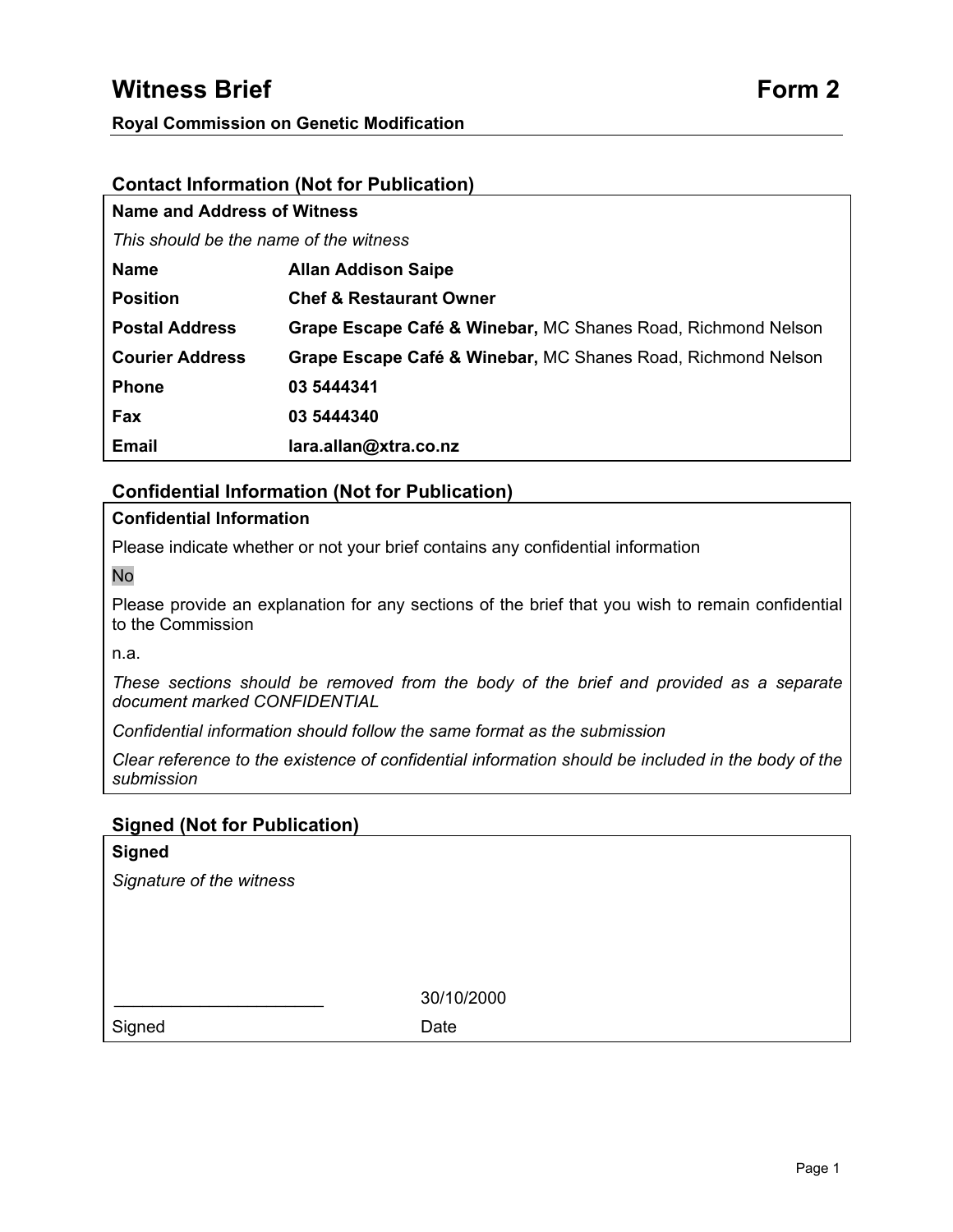# **(For Publication)**

# **Name of Witness**

# **Allan Addison Saipe**

# **Name of "Interested Person" (on behalf of whom the Witness will appear)**

# **Nelson GE Awareness Group**

# **Witness Brief Executive Summary**

# **Executive Summary**

Provide an overarching summary of the evidence and recommendations made [in respect of items (1) and (2) of the Warrant]. The Executive Summary should be no more than **3** pages in length

*Please note that individual section summaries will be required and therefore the Executive Summary should focus on summarising the issues addressed in the brief and provide cross references to the sections in which the issues are covered rather than summarising the substantive content* 

# **GE & TOURISM in New Zealand:**

- 1. The introduction of Genetic Engineering into New Zealand would have a very negative impact on the New Zealand tourism industry.
- *2.* Tourism New Zealand's latest strategy of marketing New Zealand as "100% Pure" was introduced in mid 1999 and has proven tremendously successful.
- 3. Statistics New Zealand figures released in July 2000 show that New Zealand welcomed 1.690.524 million international visitors in the year ended June 2000, an increase of 10% on the previous year. Tourism New Zealand Chief Executive George Hickton says he is confident the power of 100% Pure New Zealand will encourage the trend to continue. Latest figures show that in the year ended August 2000 1,725,305 overseas visitors have come to New Zealand.
- 4. The 100% Pure New Zealand strategy successfully targets an increasing market of visitors who want to escape their own "over-developed" environment and experience and discover natural heritage that is still intact and 100% pure. "For anyone passionate about the natural world, a journey to New Zealand offers the chance to step back in time to a primeval era." (www.purenz.com). The new Tourism New Zealand website raves about New Zealand's natural environment as "pure, untouched and energising".
- 5. Tourism New Zealand's Foundation Research "A Framework of Needs and Motivations for Understanding the Long Haul Travel Market", conducted by ACNielsen during 1999/2000 underpins the 100% Pure marketing campaign. The research concludes that "the target market for New Zealand is clearly people who are driven by a need for discovery through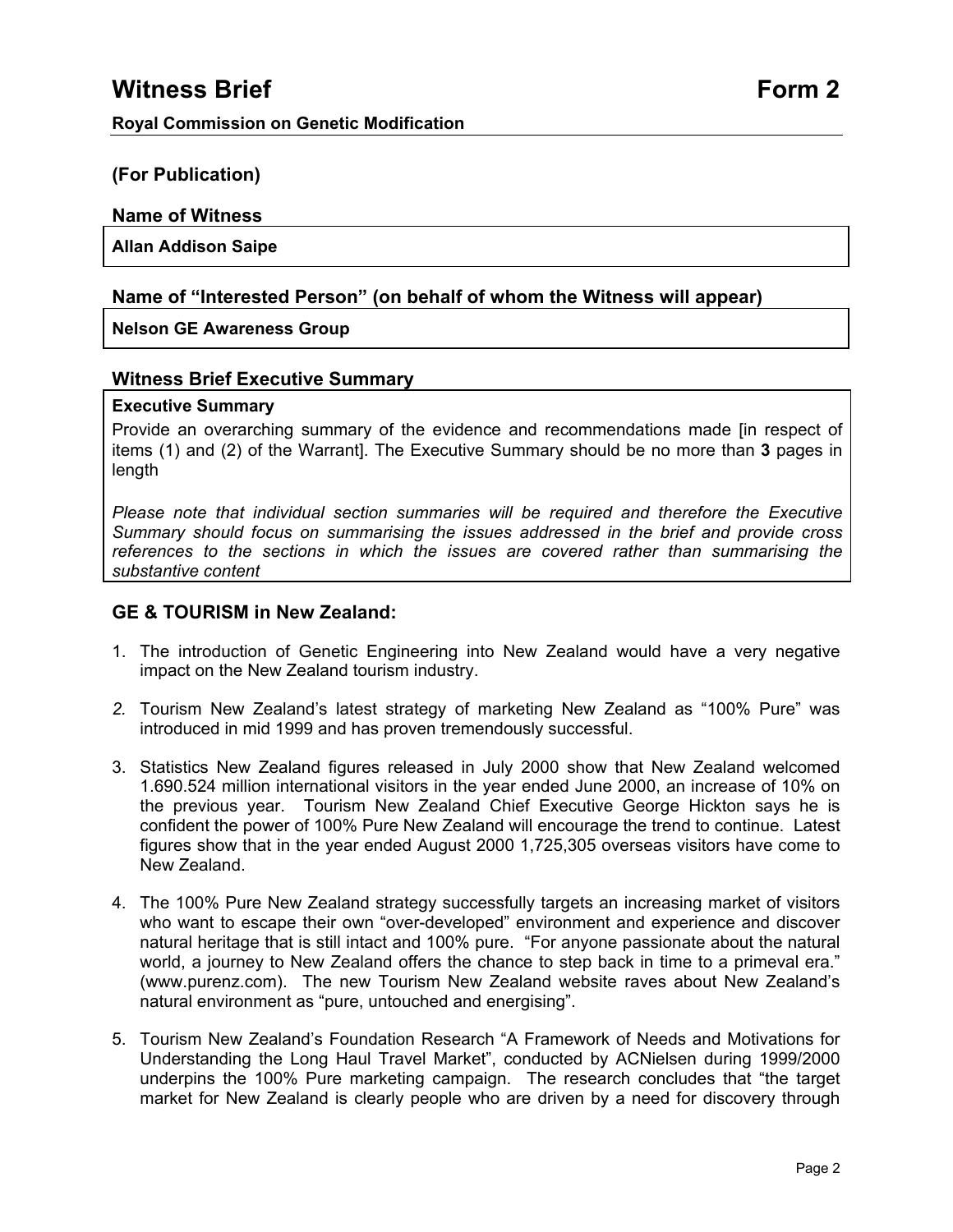nature rather than through culture". Recommended core values include "**Natural – authentic, genuine landscape and people, spectacularly beautiful, pure, fresh, clean, green and pristine**" and "**Experience – active interaction, participation with nature**."

- 6. The 100% Pure New Zealand marketing strategy has led to UK travellers voting New Zealand as top holiday destination. It is also been successful in German-speaking countries where two magazines – Geo Special and Abenteuer Reisen Spezial devoted entire issues to New Zealand, five leading television travel programmes featured New Zealand, and there were over 250 features in magazines and newspapers in the last year. Visitors to New Zealand from Germany have increased by 12 percent in the year to June 2000. Research released by Tourism New Zealand in August 2000 also shows a positive Australian holiday trend. New Zealand is on the right track with the 100% Pure New Zealand marketing campaign. Mr Hickton says the research reinforced a number of anecdotal perceptions that Tourism New Zealand had picked up in the market – that **New Zealand is primarily seen as a nature destination**.
- 7. As a restaurant owner I get to talk a lot with tourists, and they all come up with it all the time, how beautiful New Zealand is and how relatively untouched its environment is.
- 8. Glenys Coughlan, Chief Executive Officer of TIA: "New Zealand tourism operators recognise they and other export sectors rely on this country's clean green image to market their products. **Tourism will continue to work towards developing business that is environmentally sustainable and that recognises the value of our unique natural resources**."
- 9. "The tourism and travel industry along with telecommunications and technology is one of the drivers of the new service led economy." (John Nasbitt, Megatrends)
- 10. The tourism industry is New Zealand's largest export industry. The inaugural Tourism Satellite Account for 1995 shows that tourism is a key source of demand in the New Zealand economy accounting for \$9.1 billion annually (10.3% of GDP) including \$4.3 billion in foreign exchange earnings. The sector sustained 118,000 jobs and generated \$1.5 billion a year in taxes including \$478 million in GST from overseas visitors. Tourism is a growth sector and a major driver of economic opportunity for regional areas, Maori and small business and plays a major role in enhancing international awareness and understanding of New Zealand. Tourism has the potential to lead the New Zealand economy out of the economic difficulties of recent years.
- 11. The Tourism Industry Association New Zealand (TIA) sees "**protecting New Zealand's reputation as a clean, natural, safe and healthy destination as critical to our future success**." (Tourism 2010 – a strategy for the New Zealand economy)
- 12. The tourism industry directly benefits from a high level of environmental quality, with natural features and environments representing an important component of the New Zealand tourism product and the marketing of that product. Having adopted the 100% Pure New Zealand brand positioning the industry now faces the challenge of working to defend that proposition. (TIA Issues and policies for a sustainable tourism industry, section 3.5). Statistics New Zealand Te Tari Tatau defines our environment as "the air that we breathe, the water we drink, the soil that we grow our food in, the biological diversity that makes up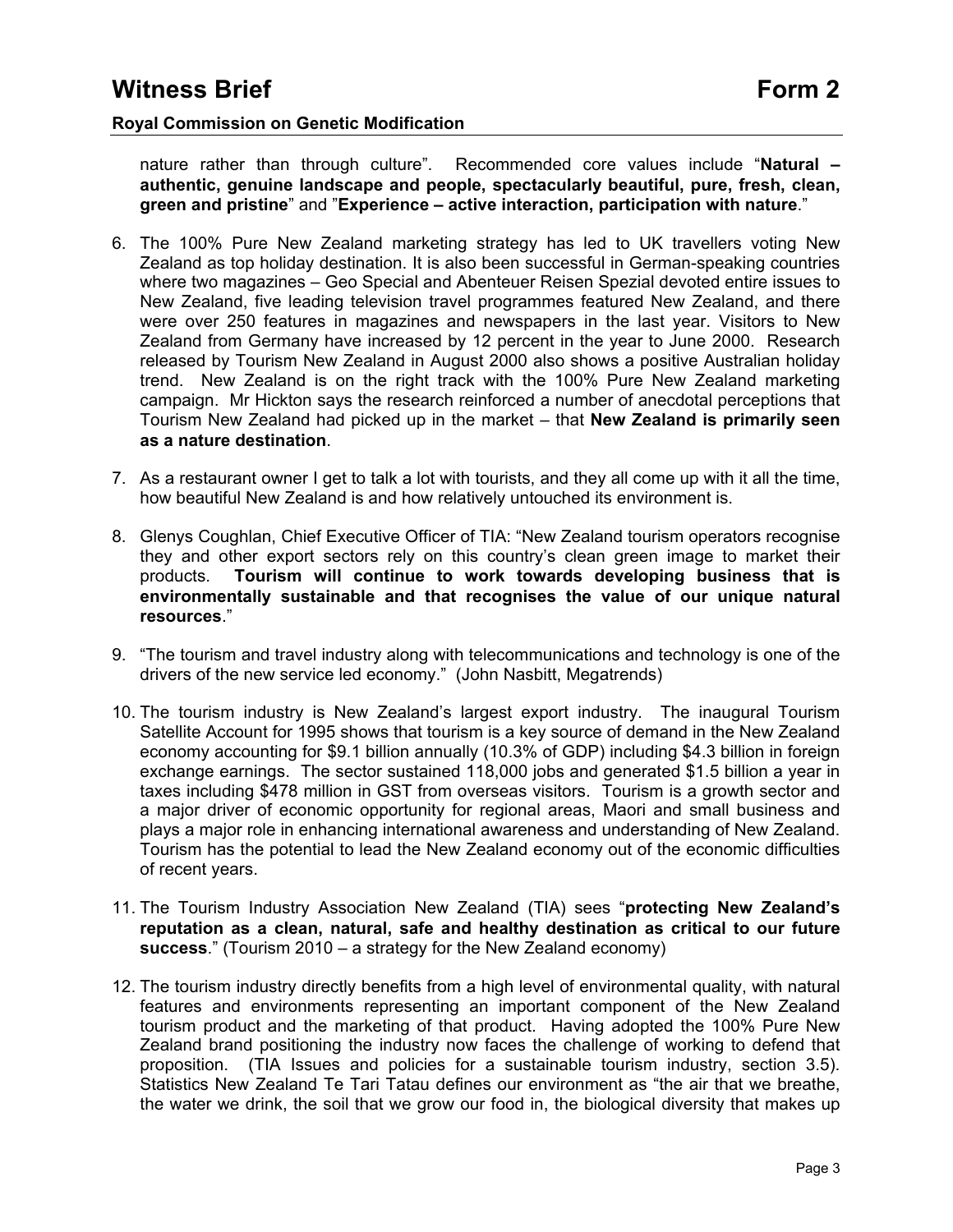the cycle of nature." They also state that **"Increasingly people are regarding environmental quality as essential to their quality in life**."

- 13. This latter statement can be applied to people from New Zealand as well as overseas. In many countries, especially in Europe, an increasing number of people are opposed to genetic engineering as they become more aware of the harmful effects this technology may have on our health and environment. For example, British supermarkets had to remove all their genetically modified products from their shelves following consumer pressure. Allowing GE organisms to be released into the New Zealand environment will completely undermine the image overseas visitsors have got of New Zealand, namely as a country still enjoying a clean, green and 100% pure environment and a policy to protect it. As TIA states in its submission on New Zealand's Draft Biodiversity Strategy "**Environmentally damaging behaviour has the potential to dramatically inhibit the on-going contribution to New Zealand's economic welfare that tourism has the potential to make**". **Genetic engineering is a contradiction to the 100% Pure image**.
- 14. But also the domestic tourism market, which plays a major role in the New Zealand tourism industry, would prefer their holiday destination to be GE Free. Many New Zealanders (as well as overseas tourists) stop at GE Free Nelson's stall at the weekly Nelson Flea Market endorse a petition for GE Free regions and a GE Free New Zealand. Many local tourism businesses have signed GE Free Nelson's petition knowing that visitors would prefer a GE Free environment.
- 15. A GE Free New Zealand would allow production of organic food, which is increasingly sought after. As a restaurant owner I can see a definite trend to move to organic food, simply because it tastes so much better. But there are now also a lot more people with dietary concerns who want to get best quality food when they eat in a restaurant. I feel a moral obligation to look after their nutrition as best as I can. Even if GE was allowed, I would endeavour to stay GE Free. Already now I make every effort to serve organic food and not to use genetically engineered products.
- 16. New Zealand's separation from other land masses for more than 100 million years has allowed many ancient plants and animals to survive and evolve in isolation. The 100% Pure New Zealand website tells its visitors that "Underlying New Zealand's physical attractions – its dramatic mountains, unpolluted beaches and green countryside – is an epic survival story of unique plants and animals." " As a result of its geographical isolation, contrasting landforms and varied climate, **New Zealand lives and breathes biological diversity**." After only 1000 years of human settlement New Zealand has lost many native species. Genetic engineering poses a further threat to our inherited biological diversity. TIA strongly supports measures designed to improve New Zealand's performance in the area of biodiversity. In their submission on the New Zealand Draft Biodiversity Strategy they state that "… biodiversity inheritance and the strategic development process suggest that we have a responsibility to future generations to hand on a biodiversity system that is at least no worse than its current state. If such an approach had bee applied by previous generations not only would we currently be enjoying a significantly higher level of biodiversity, but also the biodiversity issues facing New Zealand would be substantially more manageable."
- 17. New Zealand is perceived as having a history of leading environmental protection, a view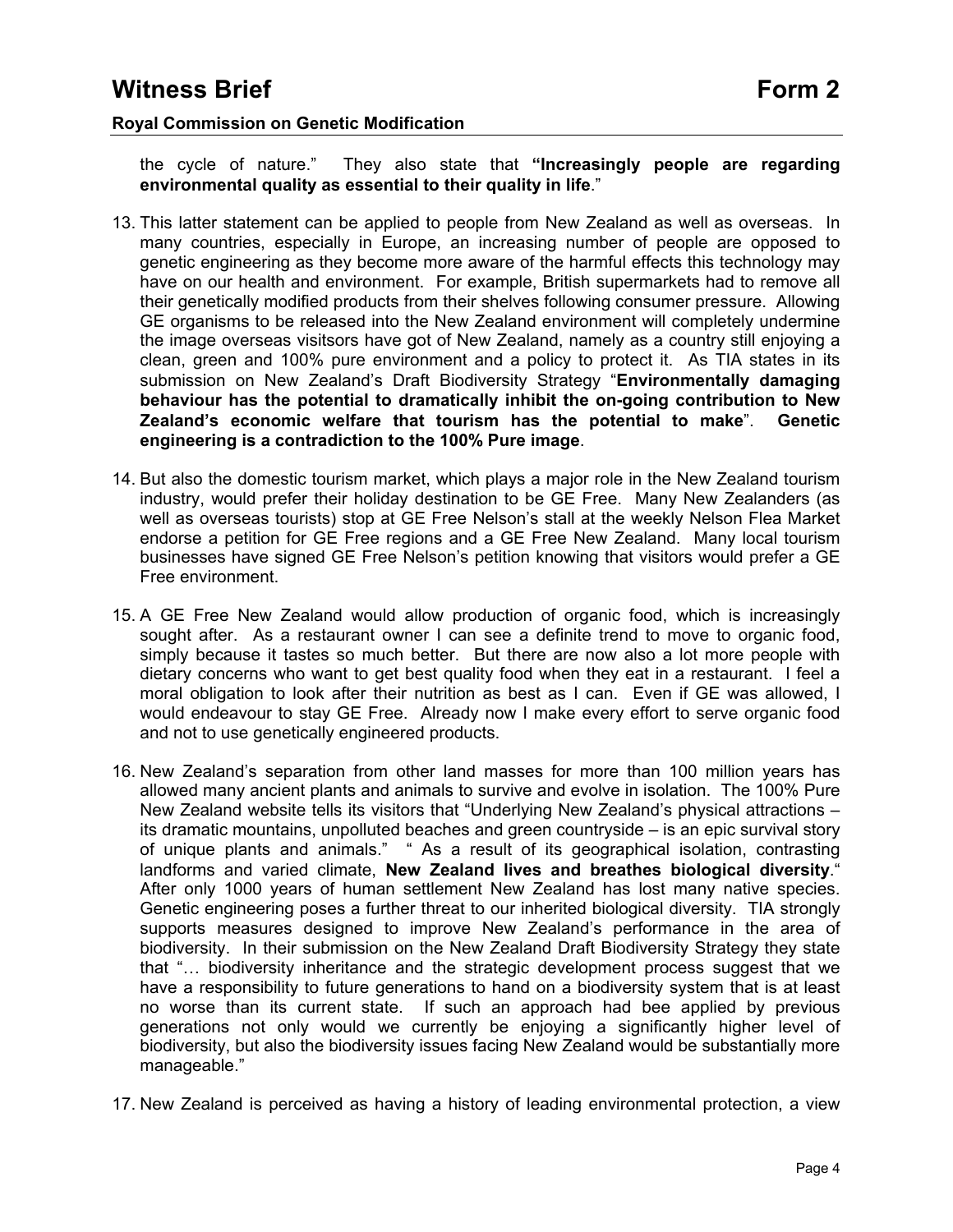which results from New Zealand's initiative to remain Nuclear Free. **With its unique geographically isolated location, New Zealand is one of a few countries which still has the potential to declare itself GE Free.** New Zealand would immensely benefit from such a unique status. In the future a GE Free status may well be invaluable. Declaring New Zealand as GE Free would enhance the 100% Pure strategy and the slogan could be well utilised as a further marketing strategy in the same direction. The future success of the New Zealand tourism industry will depend on New Zealand's decision to declare itself GE Free so that we can continue to offer to our visitors the experience of a clean, green and 100% pure natural environment, the prime reason why they visit us.

Allan Addison Saipe Chef and Owner Grape Escape Café and Winebar Richmond, Nelson Winner of the Nelson Tourism Business Award 2000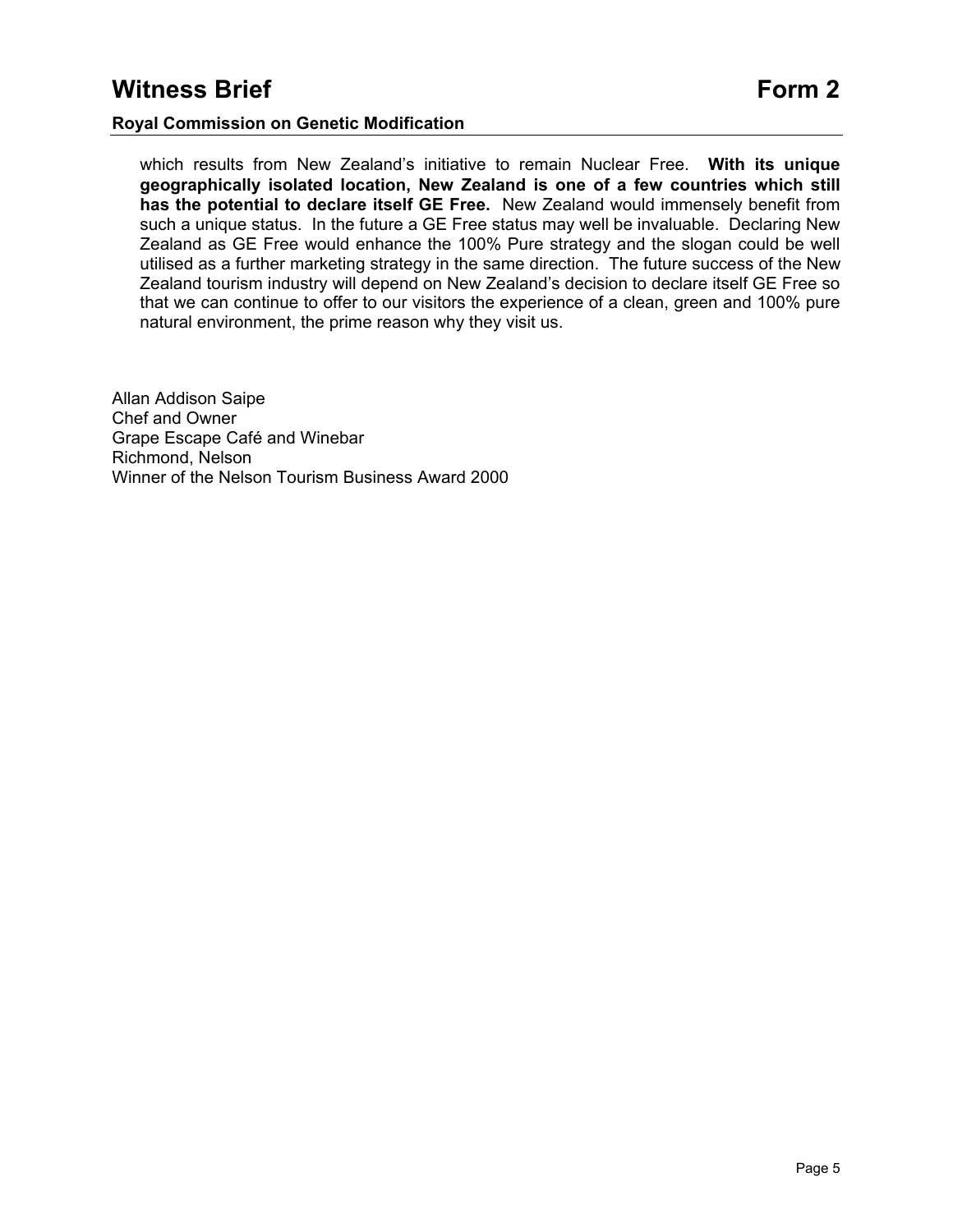# **Evidence by Section (as specified in the matters set out in the Warrant)**

# **Evidence by Section**

Witness briefs are to be structured in line with the matters specified in the Warrant and the sections numbered accordingly

Each section should stand alone, and include a section summary, identifying the issues addressed in the section

Witness briefs may address **all** or only **some** of the sections (as specified in the Warrant). However section numbers should be retained, for example, if a brief addresses matters (a), (c) and (e), the sections shall be numbered (a), (c), and (e), rather than a, b, and c

Witness briefs may, within each section, adopt a sub-section approach using different headings; however, each paragraph should be consecutively numbered

# **Section A Recommendations**

The Warrant has set the Commission the task of receiving representations upon, inquiring into, investigating, and reporting on the items set out in Section A (1) and (2) below

## **Section A (1)**

**A (1)** the strategic options available to enable New Zealand to address, now and in the future, genetic modification, genetically modified organisms, and products

**Section A (1) Summary**

# **To declare New Zealand GE Free in food and environment as it has been declared Nuclear Free.**

# **A (1)**

See Executive Summary, esp. para. 17.

## **Section A (2)**

**A (2)** any changes considered desirable to the current legislative, regulatory, policy, or institutional arrangements for addressing, in New Zealand, genetic modification, genetically modified organisms, and products

## **Section A (2) Summary**

**Genetic modification, genetically engineered organisms and products, in food and environment, should be banned from New Zealand. The only exception to be indoor research in 100% containment for medical purposes.** 

## **A (2)**

See Executive Summary, esp. para. 17.

# **Section B Relevant Matters**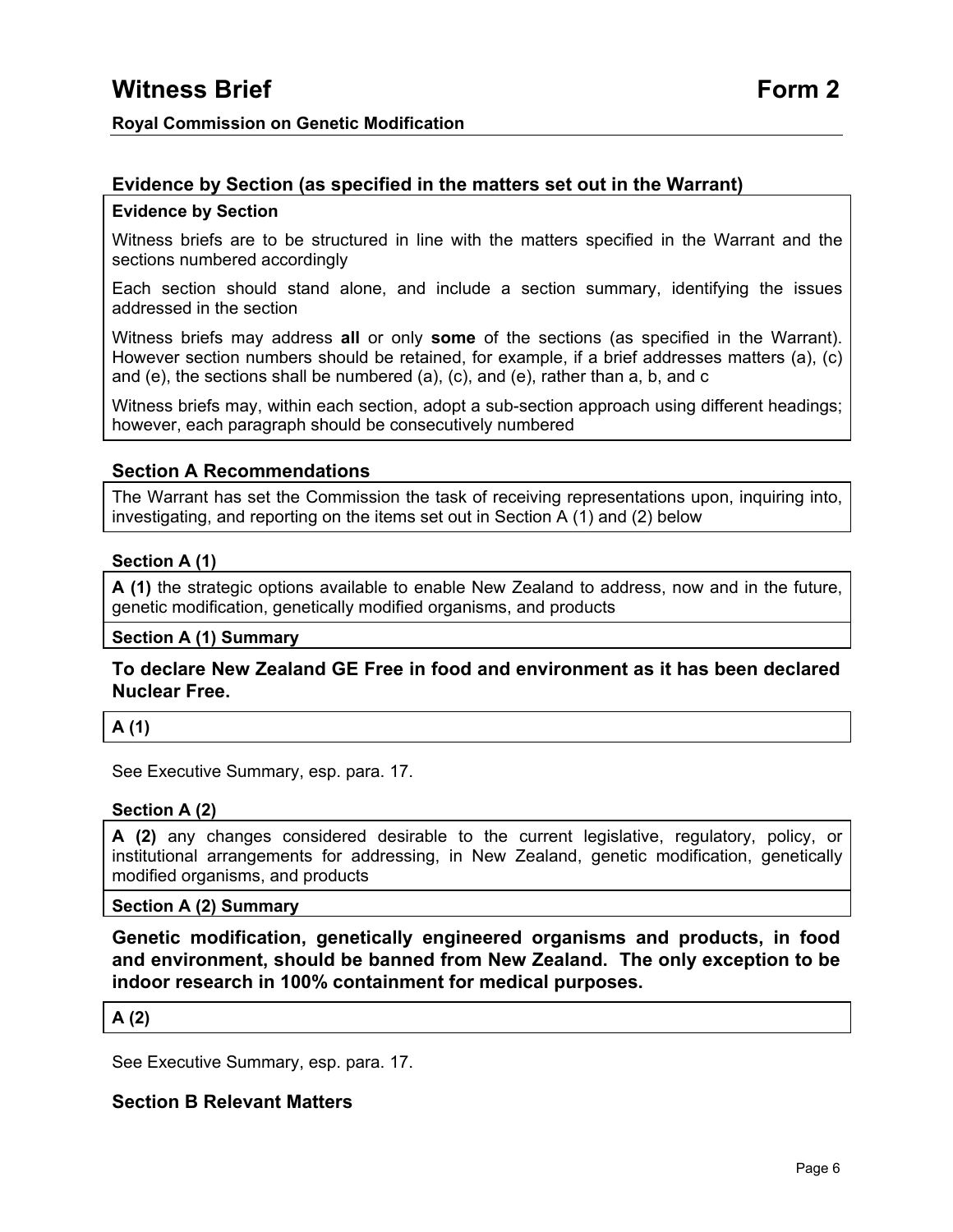The Warrant has set the Commission the task of receiving representations upon, inquiring into, and investigating, the matters set out in Section B  $(a) - (n)$  below

## **Section B (c)**

**B (c)** the risks of, and the benefits to be derived from, the use or avoidance of genetic modification, genetically modified organisms, and products in New Zealand, including:

- **(i)** the groups of persons who are likely to be advantaged by each of those benefits
- **(ii)** the groups of persons who are likely to be disadvantaged by each of those risks

#### **Section B (c) Summary**

**The introduction of Genetic Engineering into New Zealand would have a very negative impact on the thriving New Zealand tourism industry, but, on the other hand, a GE Free New Zealand would have tremendous benefits.** 

## **B (c) (I) and (ii)**

See Executive Summary.

#### **Section B (d) and (e)**

**B (d)** the international legal obligations of New Zealand in relation to genetic modification, genetically modified organisms, and products

**B (e)** the liability issues involved, or likely to be involved, now or in the future, in relation to the use, in New Zealand, of genetic modification, genetically modified organisms, and products

**Section B (d) and (e) Summary**

**New Zealand has to deliver what it promises its visitors: a clean, green and 100% Pure New Zealand. This is impossible if Genetic Engineering is introduced.** 

## **B (d) and (e)**

See Executive Summary, esp. para. 2., 6., 12.

#### **Section B (h)**

**B (h)** the global developments and issues that may influence the manner in which New Zealand may use, or limit the use of, genetic modification, genetically modified organisms, and products

#### **Section B (h) Summary**

**Many overseas people are concerned about Genetic Engineering and prefer not to use GE products. A GE Free New Zealand would be the ideal tourism marketing strategy for the future.**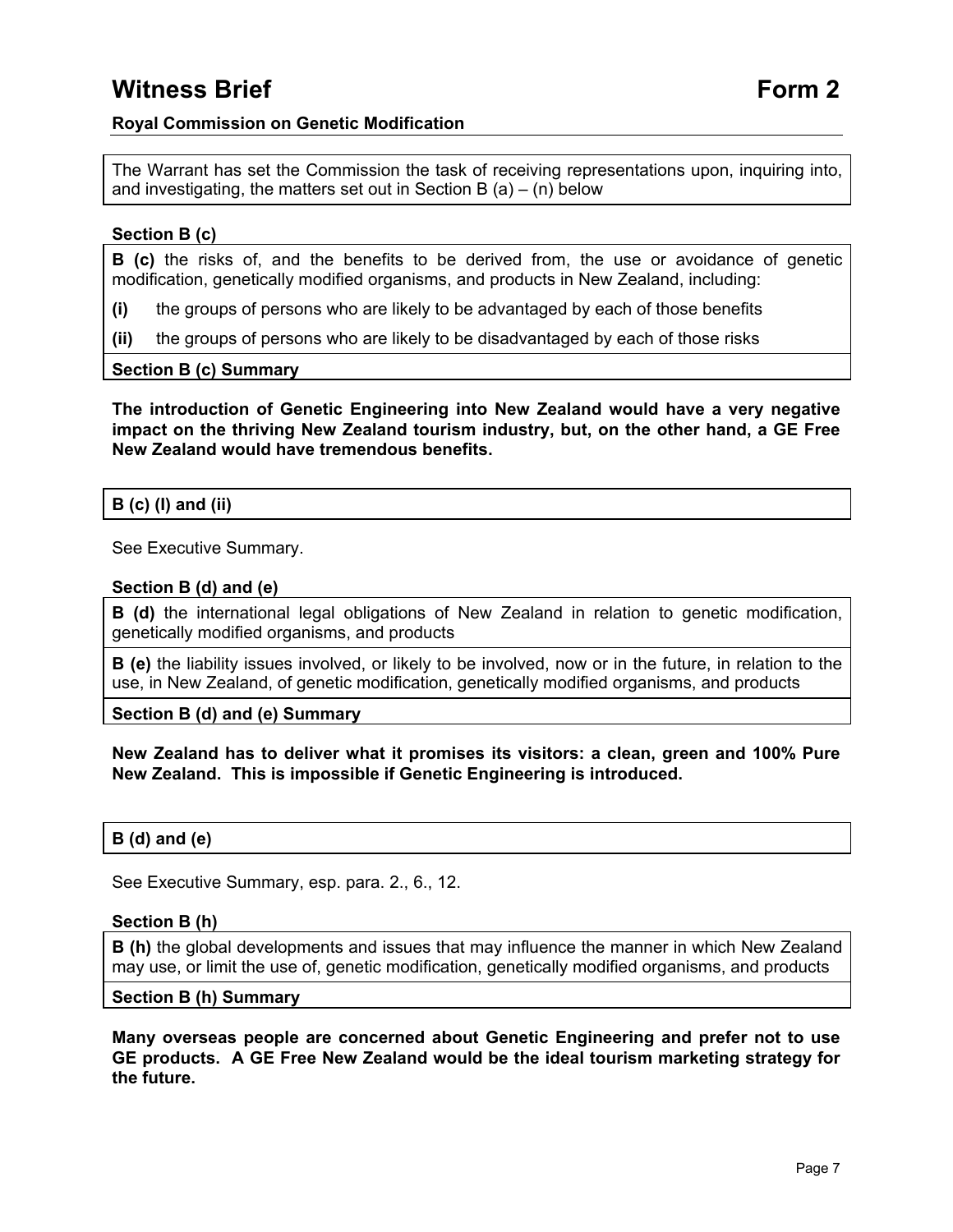# **Witness Brief Form 2**

## **Royal Commission on Genetic Modification**

## **B (h)**

See Executive Summary esp. para 4., 5., 11., 13., 14., 17.

## **Section B (i)**

**B (i)** the opportunities that may be open to New Zealand from the use or avoidance of genetic modification, genetically modified organisms, and products

**Section B (i) Summary**

## **The New Zealand Tourism industry will benefit tremendously from a GE Free New Zealand.**

#### **B (i)**

See Executive Summary.

## **Section B (j)**

**B (j)** the main areas of public interest in genetic modification, genetically modified organisms, and products, including those related to:

- **(i)** human health (including biomedical, food safety, and consumer choice)
- **(ii)** environmental matters (including biodiversity, biosecurity issues, and the health of ecosystems)
- **(iii)** economic matters (including research and innovation, business development, primary production, and exports)
- **(iv)** cultural and ethical concerns

#### **Section B (j) Summary**

## **Increasingly people are regarding environmental quality as essential to their quality in life**.

# **B (j)**

See Executive Summary.

# **B (j)(i)**

See Executive Summary, esp. para. 12., 15.

## **B (j)(i)**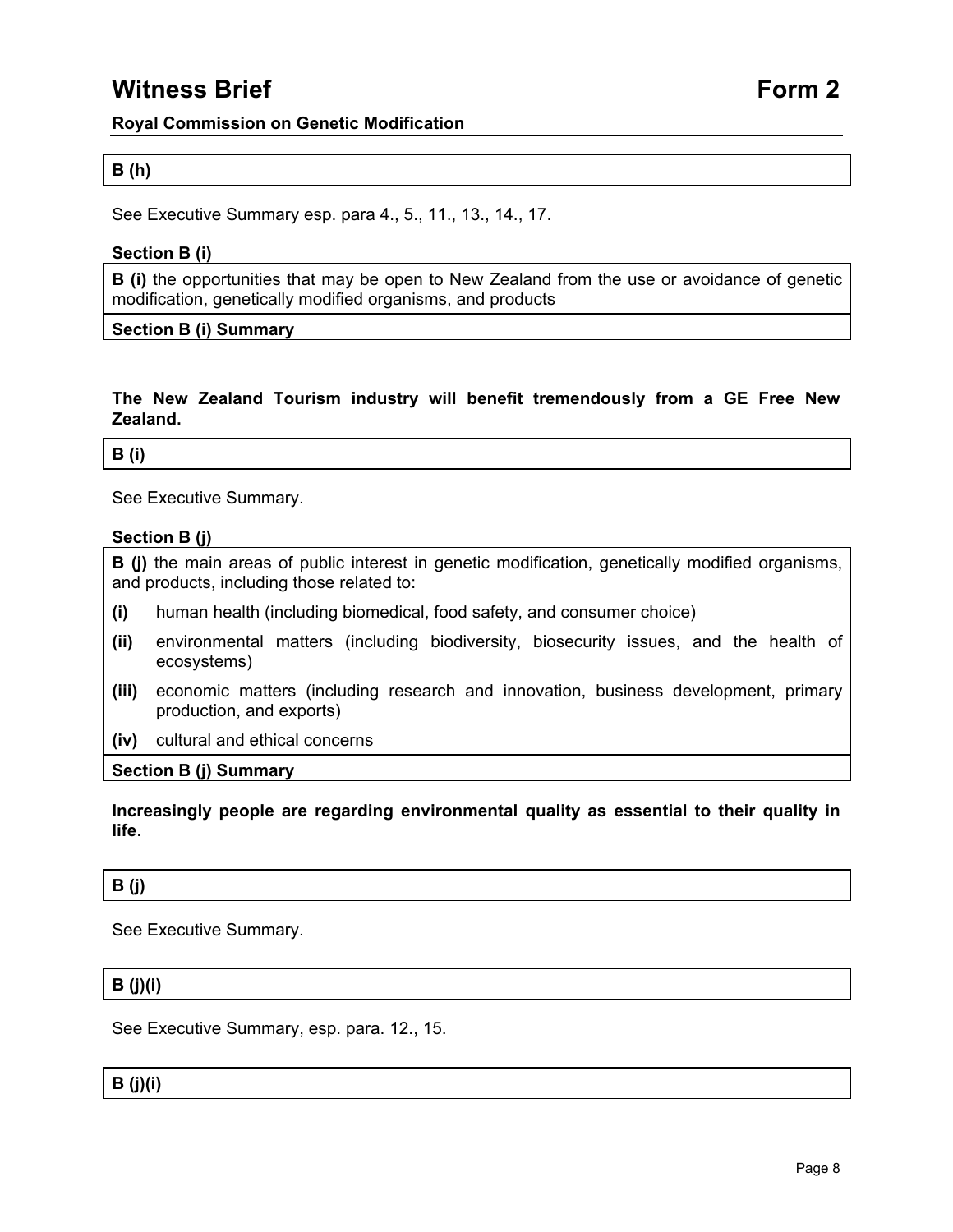See Executive Summary, esp. para. 16.

# **B (j)(iii)**

"The tourism and travel industry along with telecommunications and technology is one of the drivers of the new service led economy." (John Nasbitt, Megatrends)

## **Protecting New Zealand's reputation as a clean, natural, safe and healthy destination as critical to our future success**.

#### **Section B (k)**

**B** (k) the key strategic issues drawing on ethical, cultural, environmental, social, and economic risks and benefits arising from the use of genetic modification, genetically modified organisms, and products

#### **Section B (k) Summary**

#### **New Zealand should be declared GE Free.**

#### **B (k)**

See Executive Summary, esp. para. 4., 5., 6., 7., 8., 10., 11., 12., 13., 14., 15., 16., 17.

#### **Section B (l)**

**B (l)** the international implications, in relation to both New Zealand's binding international obligations and New Zealand's foreign and trade policy, of any measures that New Zealand might take with regard to genetic modification, genetically modified organisms, and products, including the costs and risks associated with particular options

#### **Section B (l) Summary**

See Section B (d) and (e)

## **B (l)**

#### **Section B (m)**

**B** (m) the range of strategic outcomes for the future application or avoidance of genetic modification, genetically modified organisms, and products in New Zealand

## **Section B (m) Summary**

**The future success of the New Zealand Tourism industry will depend on New Zealand's GE Free status. Genetic Engineering and 100% Pure are incompatible.**